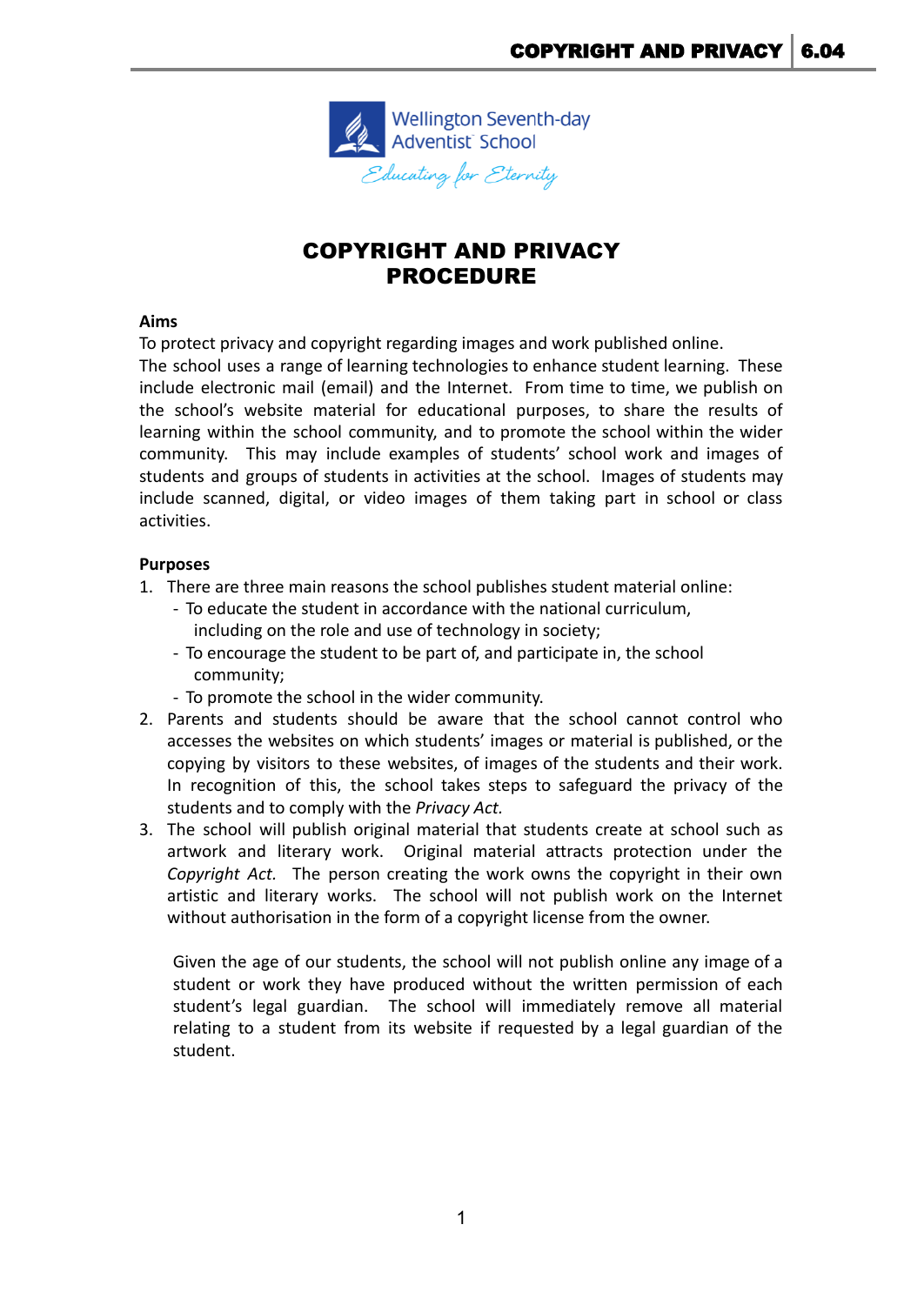## **Guidelines**

- 1. An image and/or school work may be chosen for online publication if it meets the above purpose and if the school holds the consent of the legal guardian to publish the material online. The material chosen must also meet the standards required for the website on which it is to be published. The school will publish the material only on its own website and New Zealand based websites endorsed by the Ministry of Education, such as the Ministry of Education's website Te Kete Ipurangi – The Online Learning Centre [\(www.tki.org.nz](http://www.tki.org.nz)). The school may also recommend that any work, or the whole school website, be available through Te Kete Ipurangi.
- 2. The school will identify students on the website only by their first name, room number and year level. Students' surnames, home addresses, and telephone numbers will not be available on the websites.
- 3. The school will not publish material online that may defame anyone, be objectionable from a human rights point of view, be obscene, or infringe the copyright of third parties. All the material published online will be subject to an editing process, which will include the correction of spelling and grammatical errors and may include the cropping of images.
- 4. Photocopying extract from books, periodicals and journals for instruction is limited to the following:-
	- Up to 10% or one chapter of a work, whichever is the larger;
	- Up to 15 pages of all or part of a single work in a collection of works even if the works are published separately;
	- One or part of one article from a periodical publication, or additional articles from the same periodical publication if they are on the same subject;
	- An artistic work (such as an illustration) only where copied as part of a textual work and where it is an integral part of that work;
	- A complete work, **only** when the work is out off print or unavailable in sufficient quantity within a reasonable time at the normal price (**subject of prior written approval from Copyright Licensing Limited**);
	- Material obtained through the Interloan service where it cannot be obtained from any other source;
	- A repeat copy from a work within 14 days provided that this is not made by the same staff member for the same class or course of study.

Materials that may not be copied under the license:-

- Printed music (including the words);
- Loose maps and charts;
- Unpublished religious orders of service;
- Overseas newspapers and news items of overseas origin, New Zealand weekly newspapers;
- House journals (publications for employees);
- Photographs and/or illustrations published separately from a textual work;
- Works stipulating that they may not be copied under a copyright reprography license of this nature;
- Privately owned work issued for tuition purposes and limited to a clientele who pay fees;
- Theses, dissertations and student papers.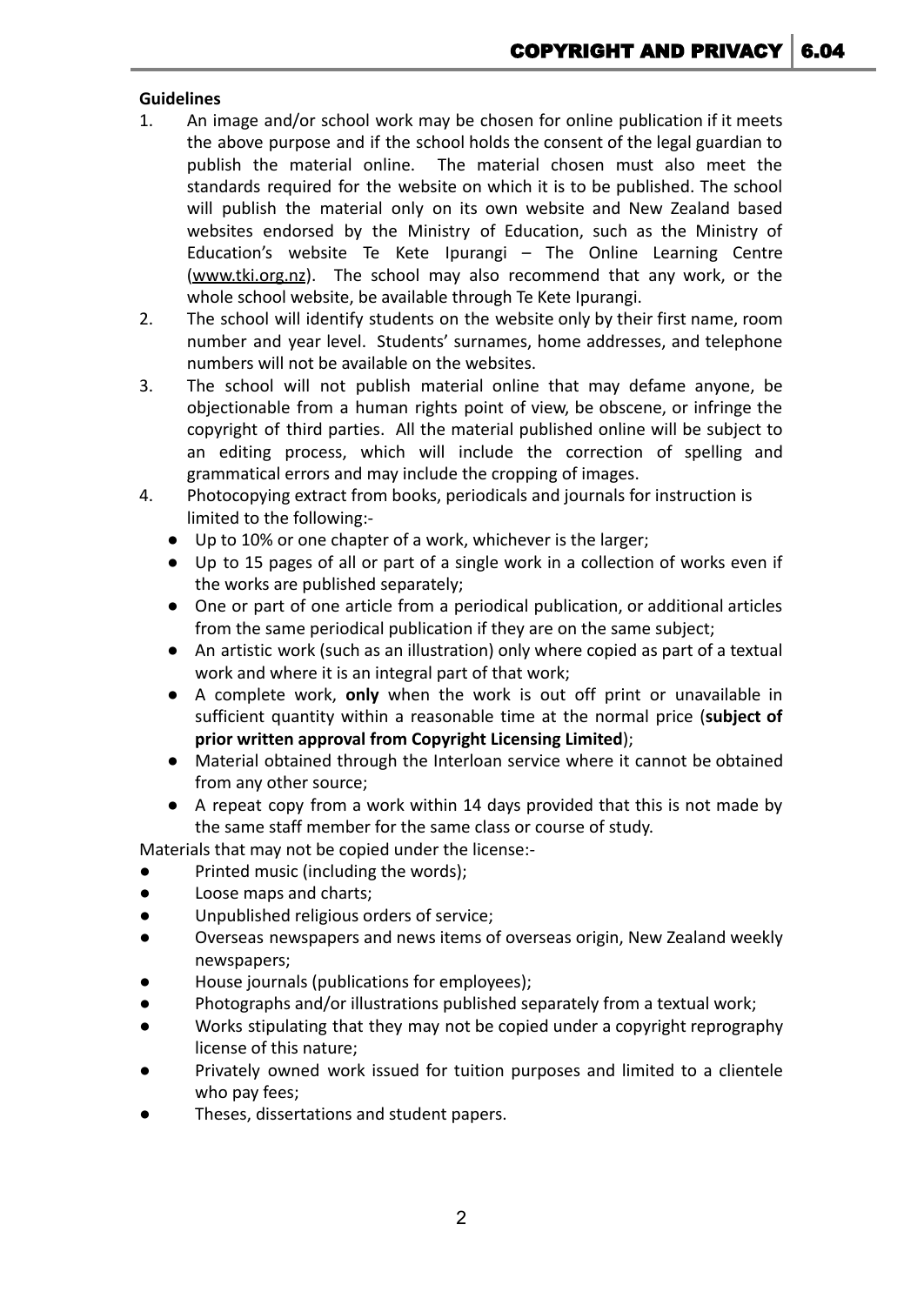## **VIDEOS**

Teachers must ensure that students are watching suitable videos which are linked to the curriculum.

Videos from any streaming company (Eg. Netflix, Amazon, etc.) **must not be shown at school under any circumstances.** Videos with a G rating, recorded from television, can be shown.

All videos shown **must**:

- Be previewed by the teacher and **approved by the principal.**
- Not contravene the video copyright laws.
- Be linked to the classroom learning programmes.

All teachers shall remain in the room throughout the duration of the video.

The video shown must not contain:

- Violence
- Oppression
- Sex
- Swearing or inappropriate language.

No PGR, R13 or R16 etc videos are to be shown under any circumstances.

If in doubt, consult with a senior member of staff. There are significant penalties involved in the public showing or inappropriate / copyright videos. These guidelines are to protect you as well as the school.

#### **Review Responsibility:** *Office Manager, DP & Principal*

**Date Confirmed:** 27 September 2021

**Principal:**

[Permission Form](https://docs.google.com/document/d/1YN1TC-I5wgE0E8ft9cU_DPq7us6rMfQv7iM_e2DqthY/edit)